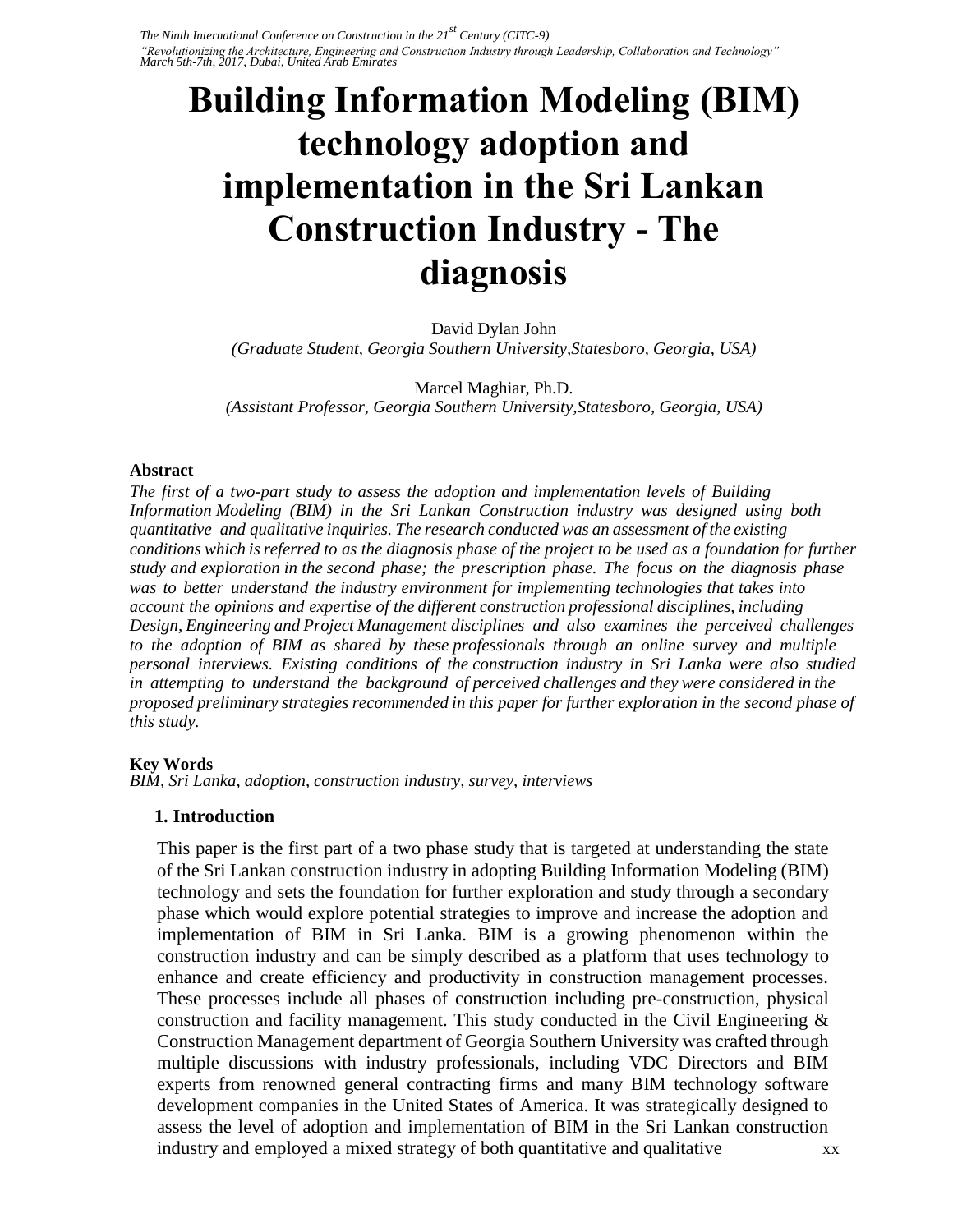inquiries to derive results that would help the researchers in understanding the current state of implementation and further develop strategies to increase adoption and implementation of BIM in the Sri Lankan construction industry. The study also partnered with local contractors to gain inputs from their experiences and understanding of the Sri Lankan construction industry. When beginning the work on this research project, the student author (who is from Sri Lanka) was aware of many of Sri Lanka's existing construction industry conditions as he had grown up in a family environment which owned and operated construction businesses in the region. However, the author and the research mentor evaluated the goals of the comprehensive research project and established ways and means of challenging these assumptions with the purpose of either validating or disproving them. The strategies employed are further explained in the methodology and research section of this paper. The researchers hope that once this two phase study is completed, it can be further used as a base for the potential development of a working strategy for BIM adoption and implementation in the Sri Lankan construction industry. They will also explore input and potential collaboration with key organizations and stakeholders of the construction industry as they will proceed with phase two of this project which will allow for more comprehensive study and analysis of the actual strategies that may be employed for increasing adoption and implementation of BIM.

## **2. Introduction to Building Information Modeling (BIM)**

The Associated General Contractors of America describes Building Information Modeling as "the development and use of a computer software model to simulate the construction and operation of a facility. The resulting model, a Building Information Model, is a datarich, object-oriented, intelligent and parametric digital representation of the facility, from which views and data appropriate to various users' needs can be extracted and analyzed to generate information that can be used to make decisions and improve the process of delivering the facility" (AGC of America, n.d.). However there are multiple ways of defining BIM and another of the definitions as per Autodesk, a major software developer in US, reads "Building Information Modeling (BIM) is an intelligent 3D model-based process that equips architecture, engineering and construction professionals with the insight and tools to more efficiently plan, design, construct, and manage buildings and infrastructure (Autodesk, BIM Solutions Overview, 2016).

### **2.1 Why is it beneficial for the construction industry?**

Amidst the definitions provided above, it is important to understand that BIM is a much more complex platform that is growing in the construction industry at a very fast pace. In view of this, it is important to understand the different areas in which BIM is being used to better understand its effectiveness. The construction project process is typically broken into three distinct categories of its lifecycle and it is defined as follows:

- $\Box$  Pre-Construction designing, costing, project planning and scheduling
- $\Box$  In-Construction project budget and schedule management, human resource management and other resource allocations, site management (materials, equipment, safety, logistics etc.) with its various phases
- $\Box$  Post-Construction facility management, maintenance and operations

Building Information Modeling as a professional's tool can be used in all of the above categories. Independent software can be used to address the different needs of each of the individual stages; the advantage of BIM is that the developers and vendors of the different software are working to increase the inter-operability of software, so that all the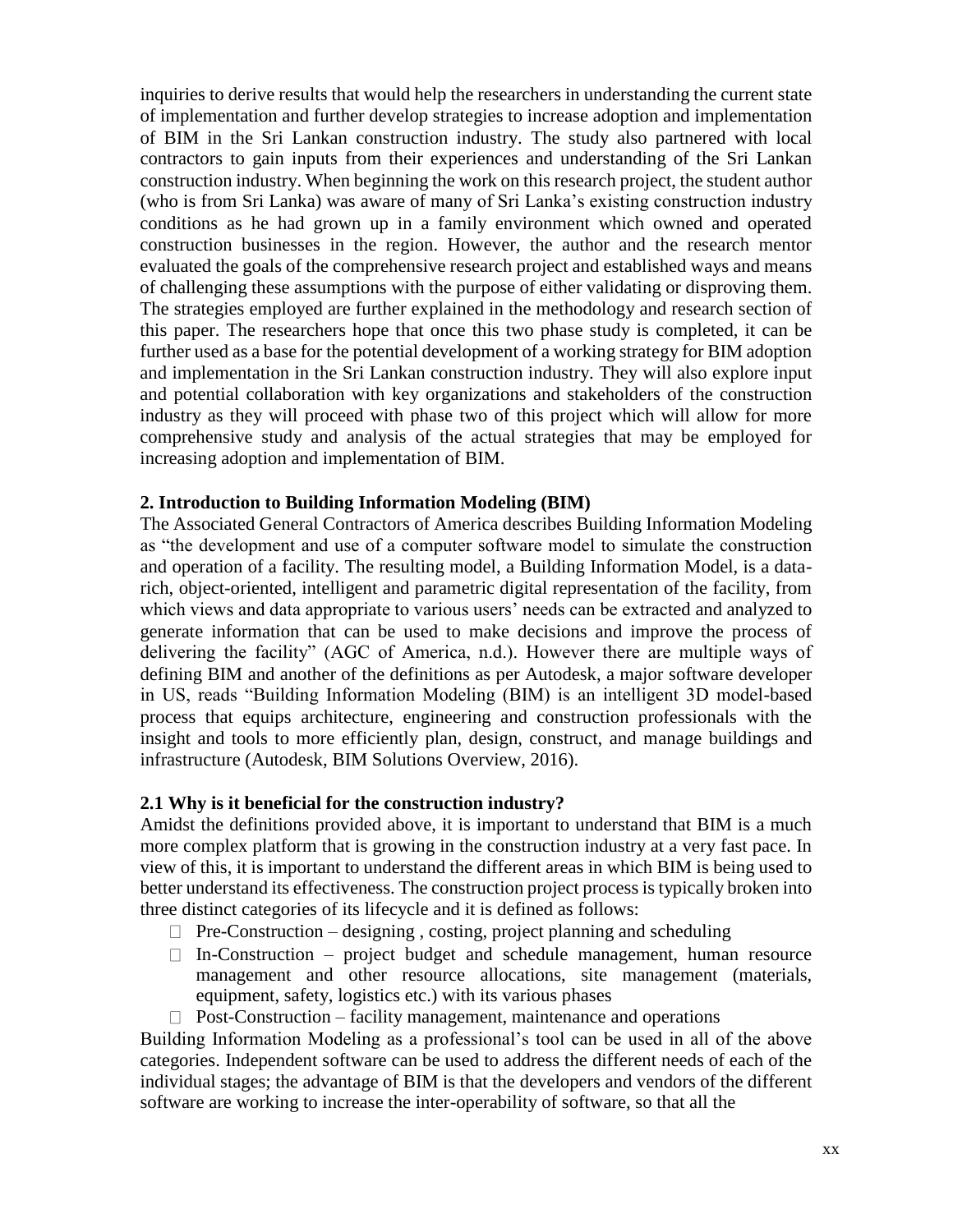relevant information can be accessed in one centralized format for streamlined communication and better project management. This is further emphasized by Autodesk's statement on its commitment to interoperability with the support of groups such as buildingSMART Alliance and supporting the initiatives on COBie (Construction Operations Building information exchange) a BIM data standard (Autodesk, BIM Interoperability, 2013). Other BIM vendors and stakeholders have also made similar commitments to increasing interoperability within the different platforms, allowing for greater growth prospects for BIM with construction professionals' uses of a federated BIM model and plan on projects due to increased interoperability being made available in the industry. This is a crucial component of integrating the BIM in the construction process and allowing for growth in adoption and implementation of it globally.

# **3. Methodology and Research**

The methodology established for the study was a mixed one, which employed both quantitative and qualitative measures of inquiry and data collection. The quantitative analysis incorporated a survey that was deployed to multiple professionals in the Sri Lankan construction industry and its process can be observed in the following sections. The student researcher also organized multiple face-to-face, in-depth interviews with industry professionals to better understand their views and experience based opinions on Building Information Modeling as an approach to acquire qualitative information gathered for the study. The information was gathered and analyzed carefully by authors and the results are presented herein. The mixed strategy proved to be successful as it had compensated for areas that seemed lacking data during the course of this research project.

# **3.1 Research Survey**

A research survey (Appendix) was prepared for deployment through an online Qualtrics platform, which is available through Georgia Southern University portal of electronic services. The survey was compiled by the student author and reviewed by the faculty mentor who then assisted with sharing the survey with multiple general contractors who are known for their use and adoption of BIM and also to software companies that specialize in the development of BIM related software, for the purpose of assessing the effectiveness of the survey from an industry standpoint. The industry review process resulted with positive and constructive feedback that allowed for better arrangement and structure within the survey and after about a month of developing and restructuring, the survey was submitted for Internal Review Board (IRB) approvals and was deployed under the survey title "BIM Technology adoption and implementation in Sri Lanka" with IRB tracking number H16177. The survey consisted of 22 questions that were developed with the purpose of understanding the respondent's professional background and expertise along with their understanding and interest in BIM while also clarifying the challenges that maybe faced in the industry when attempting to adopt and implement BIM in the respective companies/institutions. The survey was deployed to 829 professionals including architects, engineers, estimators and general contractors of the Sri Lankan construction industry with contact data obtained through professional organization directories and also through personal contacts. While the survey was well responded by the professionals who did participate, the researchers only had 59 persons who attempted the survey with only 22 persons completing the survey. Following discussions with senior professionals in the industry, the authors speculate that the lack of responses may have been due to the limited and constricted awareness of BIM in Sri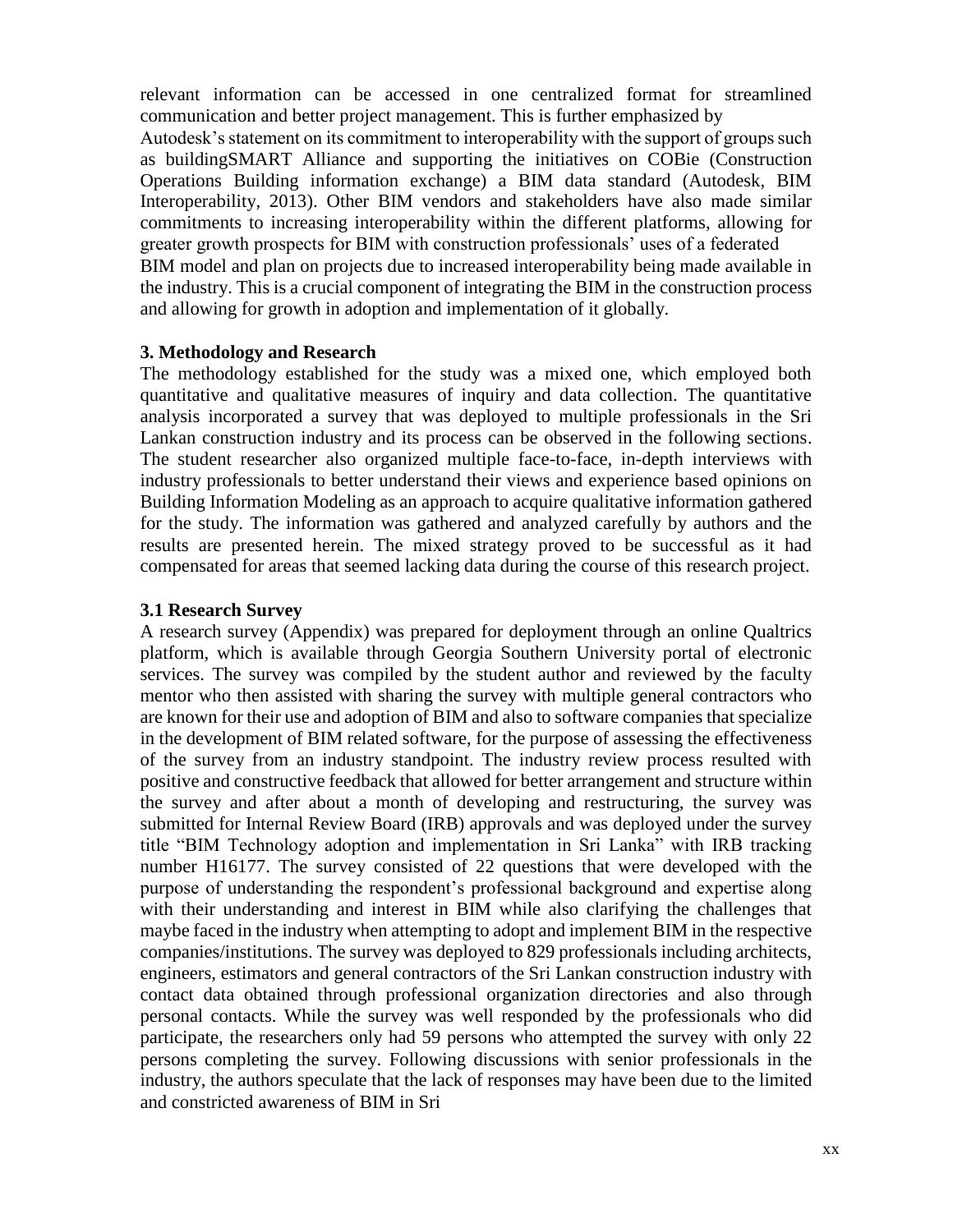Lanka which will be further discussed through the results analysis section of this paper. The authors also wish to acknowledge that the low response (7.1%) and completion rate (37.3%) in surveys may question the validity of the survey results due to the lack of responses for this quantitative method of analysis. However, the employed qualitative inquiry for many construction professionals explained below could be used as sufficient data to balance the results obtained through this study and complement the analysis of the results herein.

### **3.2 Interviews with industry professionals**

The CEO/Managing Director of Dwellco (Pvt) Ltd, Mr. Dharshan John was very helpful with the study as he assisted in arranging for interviews with multiple senior and reputed construction professionals in the Sri Lankan construction industry. These professionals included: Dr. Wedikkara, often credited for the introduction and promotion of the Quantity Surveying discipline through academia in Sri Lanka with multiple professional certifications and qualifications in the construction industry, architect Rukshan Widyalankara, former president of the Sri Lankan Institute of Architects (SLIA) and current president of the Commonwealth Association of Architects (CAA), Mr. Aponso, former president of the Institute of Quantity Surveyors of Sri Lanka (IQSSL) and also the Managing Director of Savisevan Construction (Pvt) Ltd. Other senior architects and construction industry professionals were also met for in-depth interviews in relation to BIM adoption and implementation. All interviews were structured off the deployed survey, but investigated in more depth the professionals concerns and the foreseen challenges for adoption and implementation of BIM in Sri Lanka. The interviews proved to be very insightful and also brought to light external factors that were not initially considered in the study but are presented in discussion through the results and analysis of this project. The information gathered was also very useful in identifying some aspects that need to be considered more closely during the second/prescription phase of this project.

### **4. Results Analysis**

The results gathered through this study were analyzed with the purpose of understanding the existing conditions of the Sri Lankan construction industry with an emphasis on finding out the understanding of BIM and its implementation levels in the whole country. The primary analysis was done on the data collected through a research survey that was deployed to construction professionals in Sri Lanka. The secondary portion of the study was a qualitative approach through which the researchers were able to conduct in-depth interviews with senior construction professionals in the country to get a better understanding of the prevailing conditions and also assess the thoughts and ideas of these individual professionals in relation to the promotion of BIM adoption and implementation in the Sri Lankan construction industry. This mixed strategy proved to be very insightful about the research environment in Sri Lanka that relates to the attitudes and mindset when responding to academic related surveys and also a tendency to avoid responding if there is a lack of awareness and understanding about the topic being discussed. This gave great insight into potential strategies that would need to be explored for the second phase following up this first phase.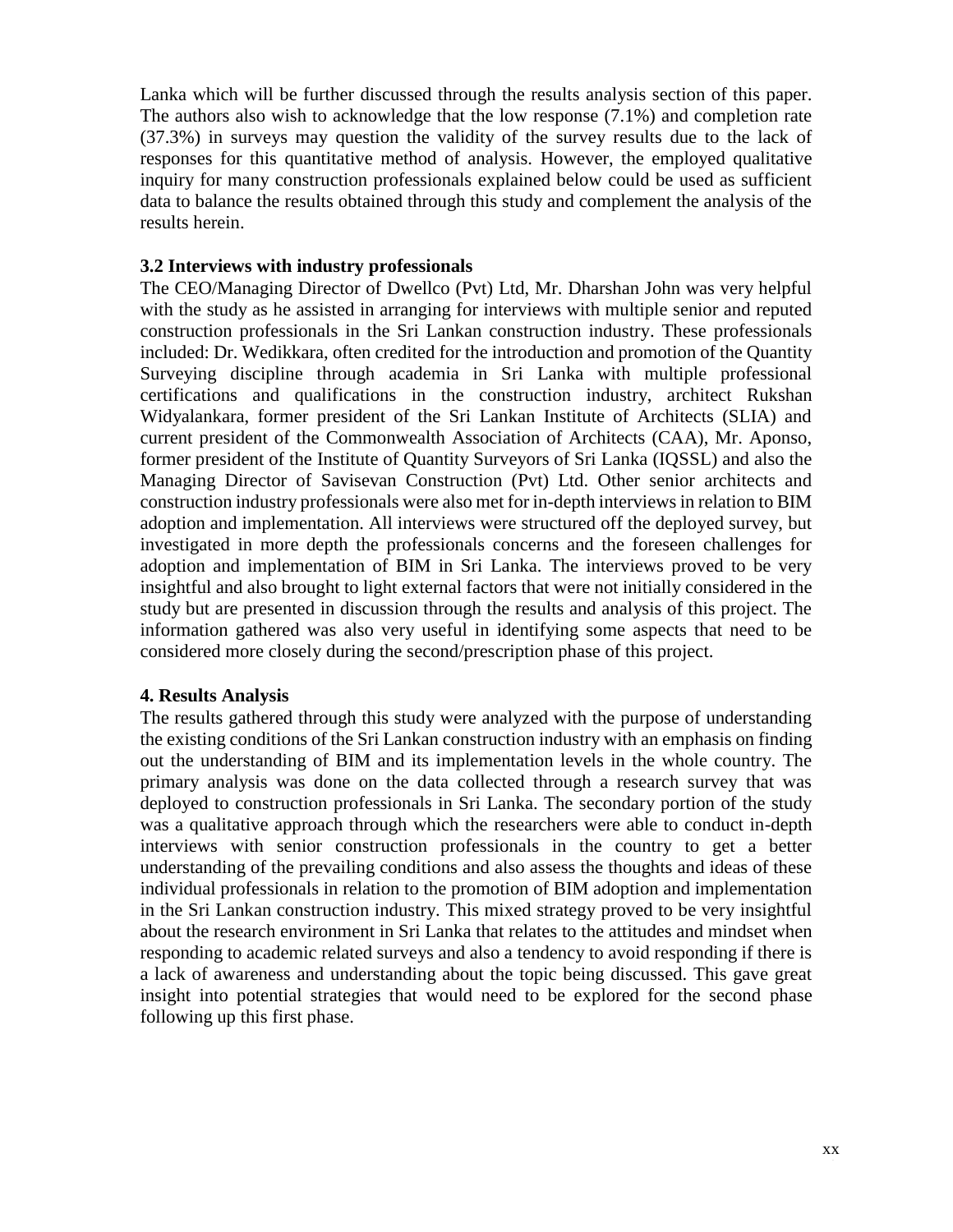## **4.1 Research Survey (quantitative analysis)**

The research survey was deployed in multiple rounds to the construction professionals with scheduled reminders in order to encourage more participation and also to increase the seemingly low completion rates. The researchers acknowledge that the validity of the research survey results maybe in question due to its low response rate. However, the qualitative methods bring a balance to certifying the validity of the study as it greatly reinforced the data collected through the quantitative method of survey.



Figure 1 - Professional Affiliations of Survey Respondents

As observed in Figure 1 above, extracted from the survey deployed through our study, researchers found that approximately 68% of the respondents were from an architecture and design background, engineers and quantity surveyors/cost estimators came in second with a 13.6% in each category with project managers/construction managers being the smallest group with approximately 4.6%. A significant percentage of the respondents at 45.4% had worked in the industry between  $0 - 10$  years and approximately 22.7% of the respondents have been in the Sri Lankan construction industry for over 25 years. The observations made from the low participation and completion rates and the results on the professional affiliations is that the design community seem to be the most open to discussions relating to BIM and senior professionals may be less comfortable responding to questionnaires posed in relation to industry topics that they may have not heard of before. The study also showed that nearly 80% of the respondents had heard of BIM before taking the survey, which reinforces the idea that persons who had heard of BIM before were mostly comfortable with responding to the survey. Unfortunately, researchers do not have a means of testing this assumption but they would consider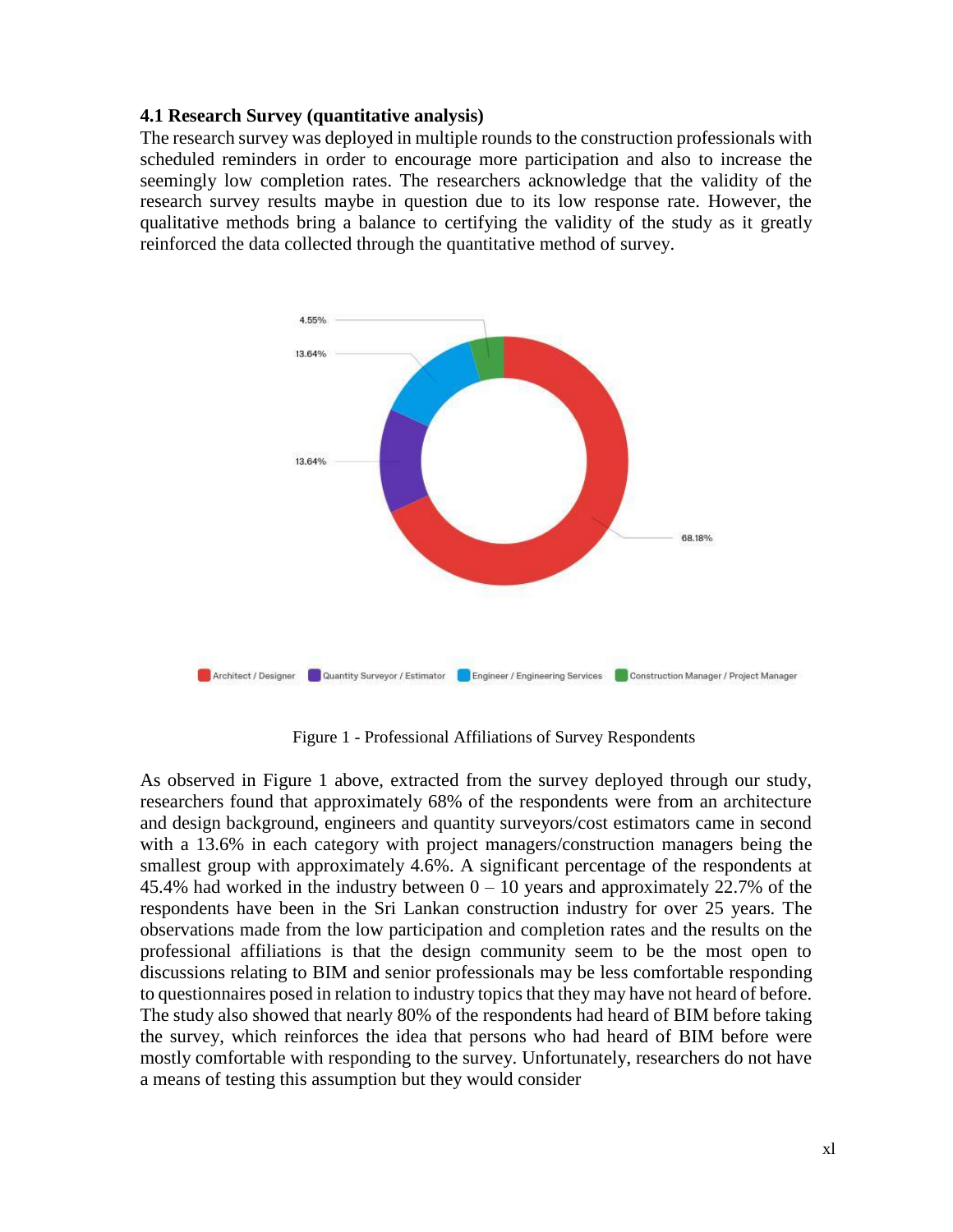redeploying a survey at the end of phase two of this project to evaluate if the conditions in the Sri Lankan construction industry have changed.



Figure 2 – Respondents who had previously heard of BIM



Figure 3 - Experience with BIM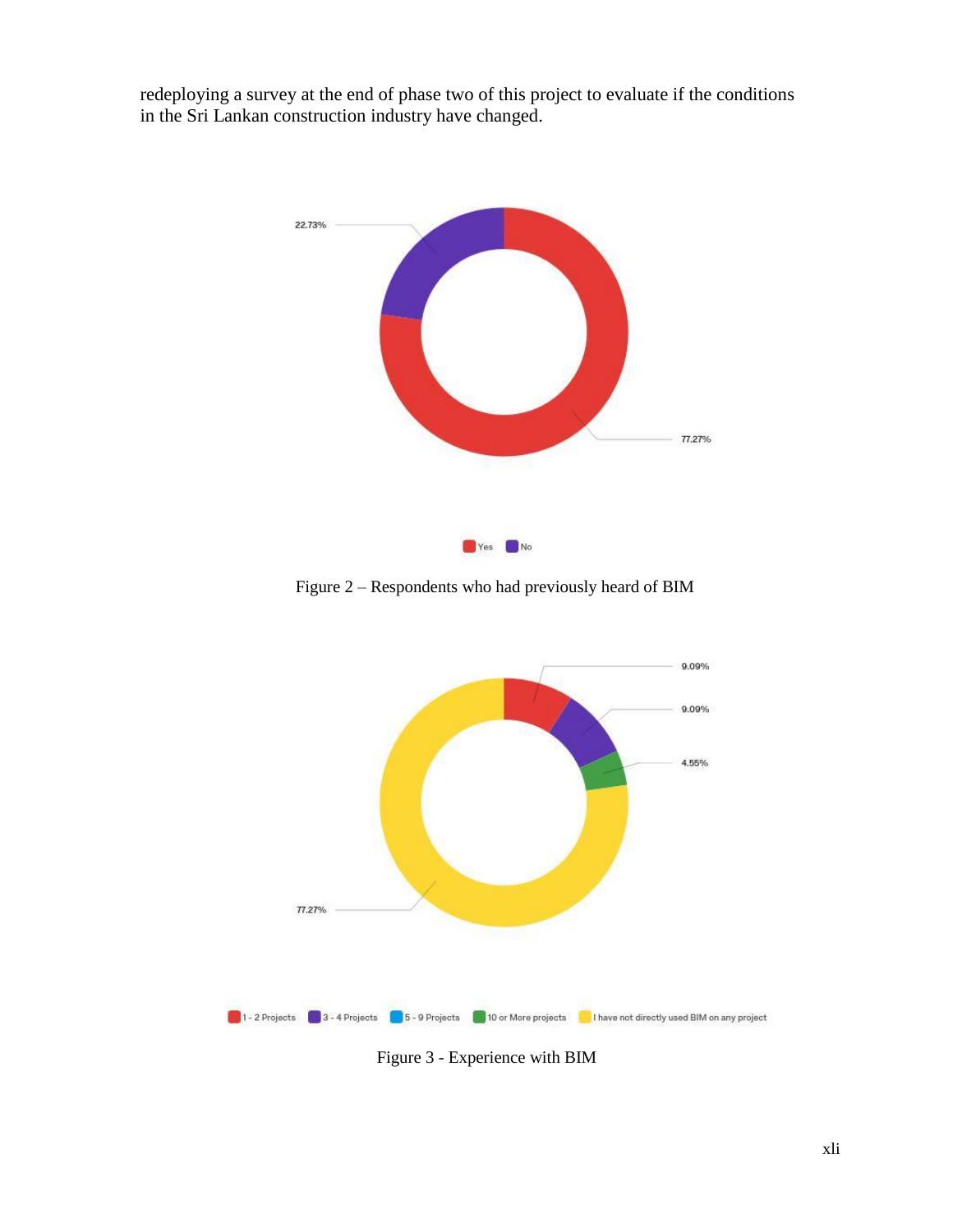| # Projects using BIM in Sri Lanka             | $\frac{0}{0}$ | <b>Count</b> |
|-----------------------------------------------|---------------|--------------|
| 1 Government contract / Construction Project  | 9.09%         |              |
| 2 Foreign Client (Foreign Investment Project) | $0.00\%$      |              |
| 3 Commercial Space (Office)                   | 9.09%         |              |
| 5 Hotel / Leisure Industry                    | $0.00\%$      |              |
| 6 I have not used BIM / BIM in Sri Lanka      | 81.82%        |              |

Table 1 – Type of projects which have used BIM in Sri Lanka



Figure 4 – Type of projects which have used BIM in Sri Lanka

Figure 2 shows the results that respondents gave with regards to their experience and exposure to BIM. As seen in the pie-chart, nearly 78% stated that they have never used BIM on any project before with a very small percentage of 4.6% stating that they have worked on more than 10 projects as seen in Figure 3. Further investigations into these responses as portrayed in Table 1 and Figure 4, revealed that the respondents who had done projects were mostly affiliated with foreign construction projects and served as consultants in the design and architecture consultancy profession, those that had used BIM in Sri Lanka had used it for construction projects that served the Sri Lankan Government as a client and in some instances were used for commercial (office) spaces. Some of the respondents also perceived that usage of Revit Architecture alone constituted the usage of BIM on their construction projects. The misconception about the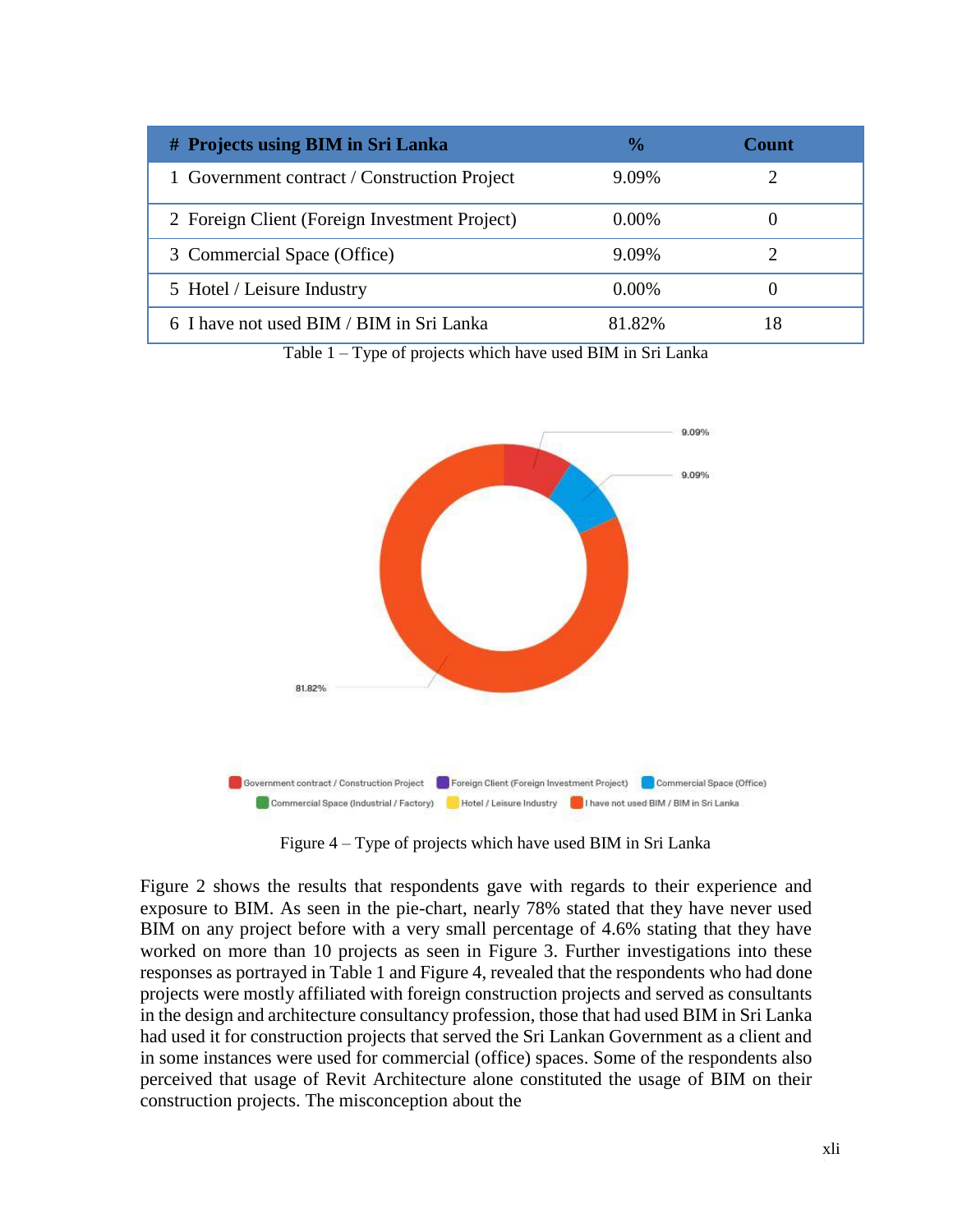understanding of BIM as a comprehensive platform as opposed to just a software for threedimensional modeling may have resulted in the responses to this question having less reliability. However, it does add credibility to the assumption that the Sri Lankan construction industry is still at a very early stage of its awareness of the potential and capabilities of BIM. The study also created a list of most probable industry implementation challenges and had them ranked by the respondents to understand which challenges were considered the most significant in BIM adoption and implementation in the Sri Lankan context. The following were noted as the top five challenges:

- □ Lack of knowledge about BIM
- $\Box$  Initial hardware/software cost
- $\Box$  Lack of training resources
- $\Box$  Feasibility/cost of implementation
- $\Box$  Existing construction industry culture

The ranking of the five challenges as expressed above were very much in line with the unranked challenges expressed during the face-to-face interviews with senior construction professionals. There can be close comparisons made to the results found in a study called the State of BIM adoption and outlook in India (RICS - Amity University, 2014), where the Indian market seemed to identify with all of the above challenges. The findings as reported by the RICS study in 2014 may also show potential collaboration for a regional strategic adoption and implementation plan to increase the scope and feasibility.



Figure 5. Professional disciplines that would best benefit from BIM adoption

Figure 5 is also an extraction from the survey report and evaluated the responses in terms of the professional disciplines within the construction industry which would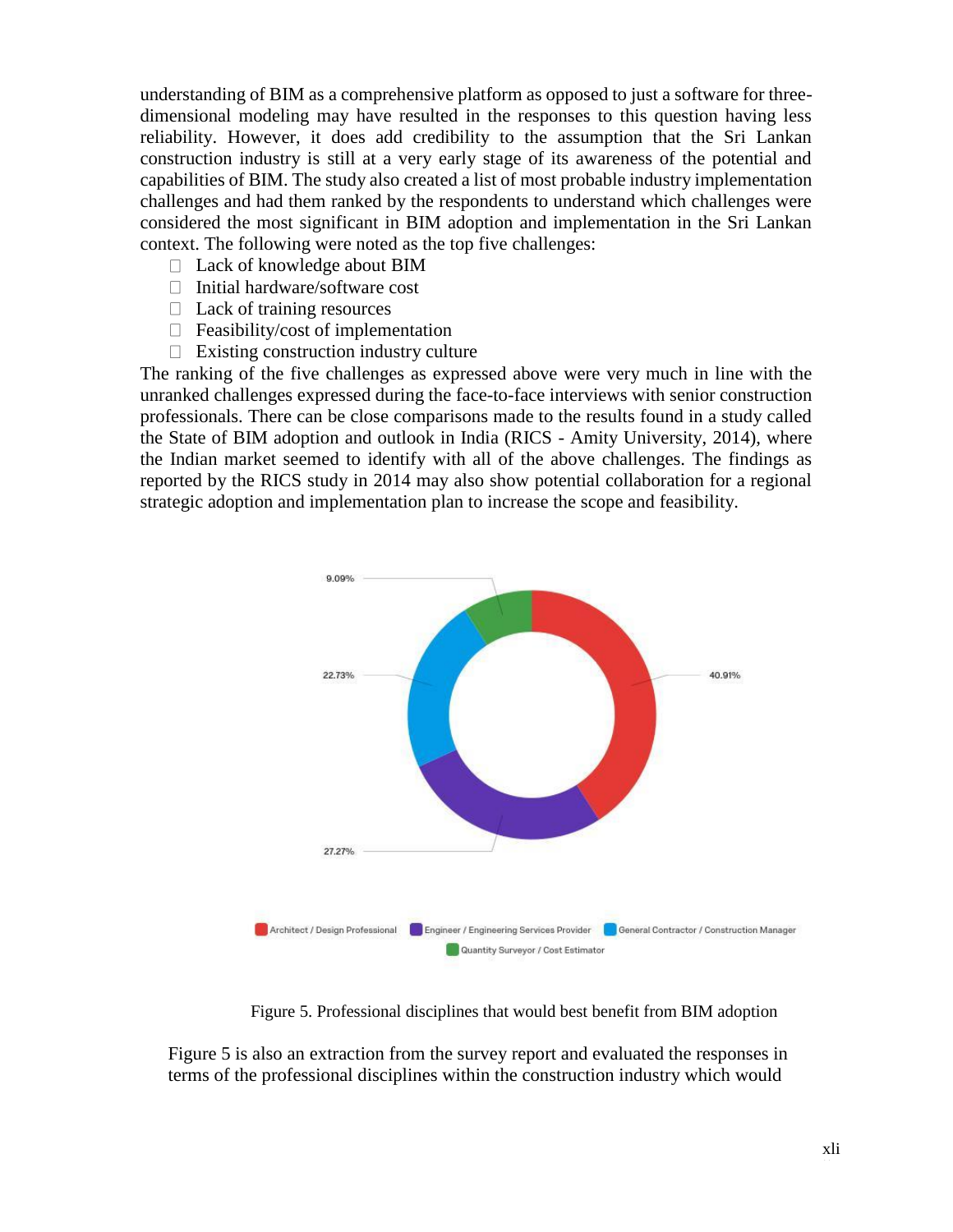most benefit from the increased adoption and implementation of BIM. Nearly 41% of respondents stated that architects and design professionals would come out on top as the profession within the industry that is expected to benefit the most through BIM adoption and the quantity surveyors and cost estimators seemed to be ranked as the bottom tier beneficiaries with about 9%. The observations that can be made about these responses is that the Sri Lankan construction industry still is in the belief that BIM relates predominantly towards visualization capabilities, this is a notion that needs to be addressed through any adoption and implementation strategies moving forward so that the industry is more aware of the growing capabilities and scope of BIM benefits. The responding engineers who seemed to see more benefits to the engineering discipline did reference both "visualization" and "clash detection". While not many engineers responded or completed the survey, a good number of engineers who did participate and complete the survey were aware of clash detection and multiple construction trades model visualization and coordination capabilities.



Figure 6. Time frame for BIM to be widely adopted in Sri Lanka

When questioned on how long the respondents feel it would take for BIM to be widely adopted and implemented in Sri Lanka, approximately 41% responded that it would take between 3-5 years while another approximately 41% responded that it would take between 6-10 years. 9% stated that they could not see BIM being adopted in Sri Lanka in the near future, while another 9% stated that it could be as soon as 0-2 years as observed in Figure 6 above. It was also interesting to note the linkage with younger construction professionals which was a glaring contrast when compared to the results of neighboring India, through the RICS report that "BIM is more popular amongst experienced professionals, possibly as they are more aware of its value proposition" (RICS - Amity University, 2014). In Sri Lanka however, it was the younger professionals who were being more optimistic of its adoption and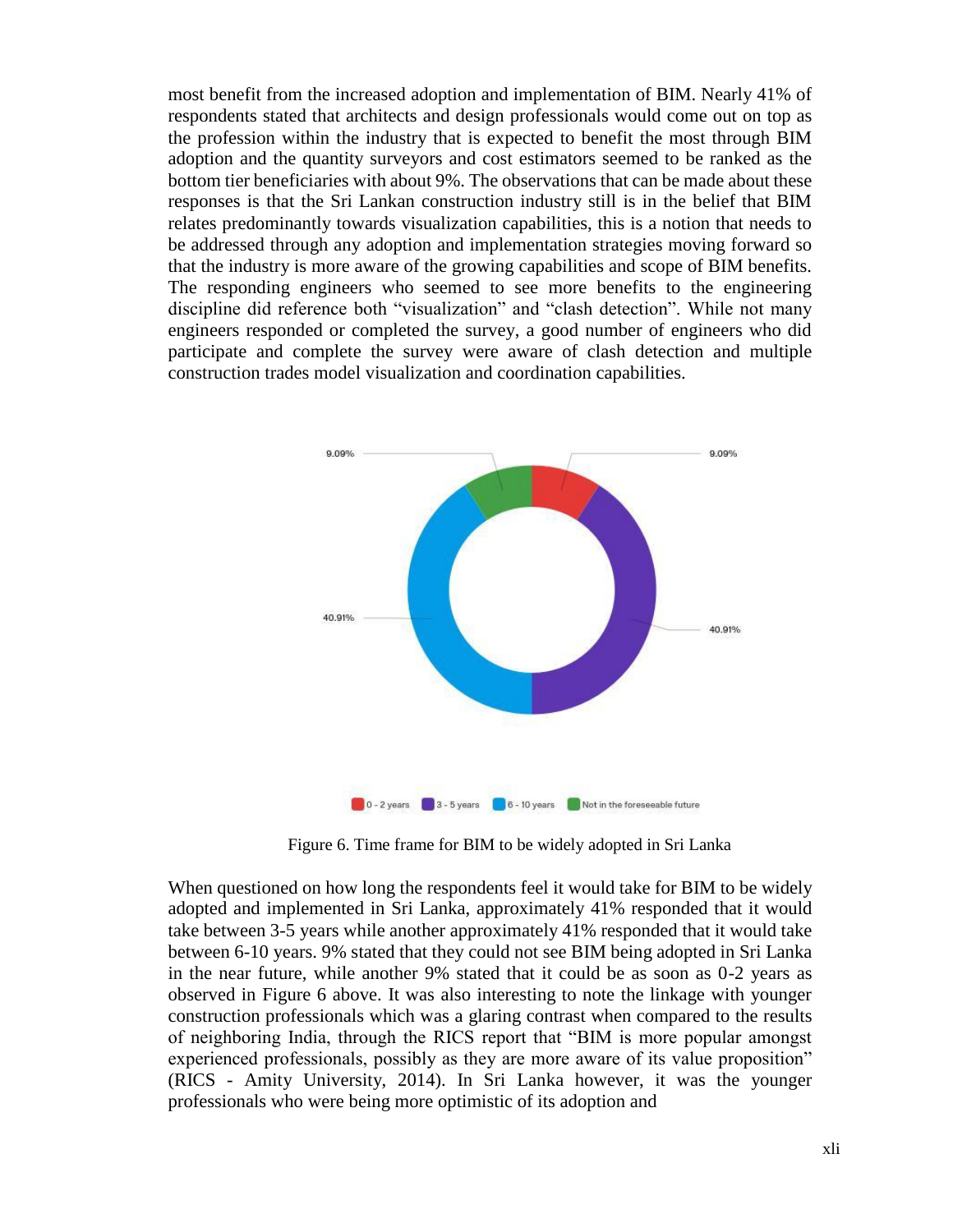implementation while the more senior construction professionals seemed to be a little more skeptical about the ability to adopt and implement BIM in a short time span. This became more apparent through the in-depth interviews with external factors being cited as challenges. It is also possible that the newer industry competitors are more aware and comfortable with BIM as a result of a formal education that alluded to BIM and therefore held more optimism with regards to its adoption and implementation time frame. A more realistic time frame was also discussed and shared during the in-depth interviews and can be seen in the in-depth interviews section of this study.

One of the most interesting discoveries through the survey was that there was a BIM platform developer based in Sri Lanka. The company named Mitra Innovation had developed a cloud computing based product called BIMaaS (Mitra Innovation, 2016) and it was a BIM platform which was designed to compete with platforms such as Autodesk 360 (Autodesk, 2016) which is also a cloud based BIM platform. This was a positive sign as it showcased that Sri Lanka had the necessary technological resources to help and support the adoption and implementation of BIM. However, it was interesting that BIMaaS was predominantly being marketed to companies outside of Sri Lanka as the company had not seen any large scope for profitability in the Sri Lankan context. This could be considered another indicator that the country lacks readiness for BIM adoption and implementation and would also suggest that any adoption and implementation initiative may need to have a deliberate and purposeful focus that allows for an increase in knowledge of BIM within Sri Lanka's construction industry. When asked in the survey as to which BIM software platform was most popularly known, 77% of the respondents stated Autodesk with 18% stating that they had not heard of any of the suggested BIM platforms and 5% referencing WSO2 which is the platform that BIMaaS is built upon.

An open ended question on the survey, presented an opportunity for respondents to discuss other perceived challenges for the adoption and implementation of BIM. While most of the responses further elaborated on the list of the top five challenges stated before in this paper, other perceived challenges were also provided as follows:

- $\Box$  industry reluctance for adoption
- □ non-standardized construction documents and process
- $\Box$  difficulties in translating BIM from design stage to use by contractors
- $\Box$  lack of emphasis on BIM through construction education programs
- $\Box$  regulatory bodies not emphasizing the importance of BIM
- $\Box$  no concerted effort by any professional discipline to promote BIM

The above list of additional challenges shared and presented by the construction professionals seemed to indicate other external challenges that need to be collectively addressed in creating the foundation for successful adoption and implementation of BIM. All these thoughts and challenges that were presented to the researchers would be further analyzed in the development of BIM adoption and implementation strategies through the follow up phase of this research project. The questions that followed related to interest in learning about BIM in which a unanimous 100% interest was found, while a lesser 86% indicated that they would like to promote BIM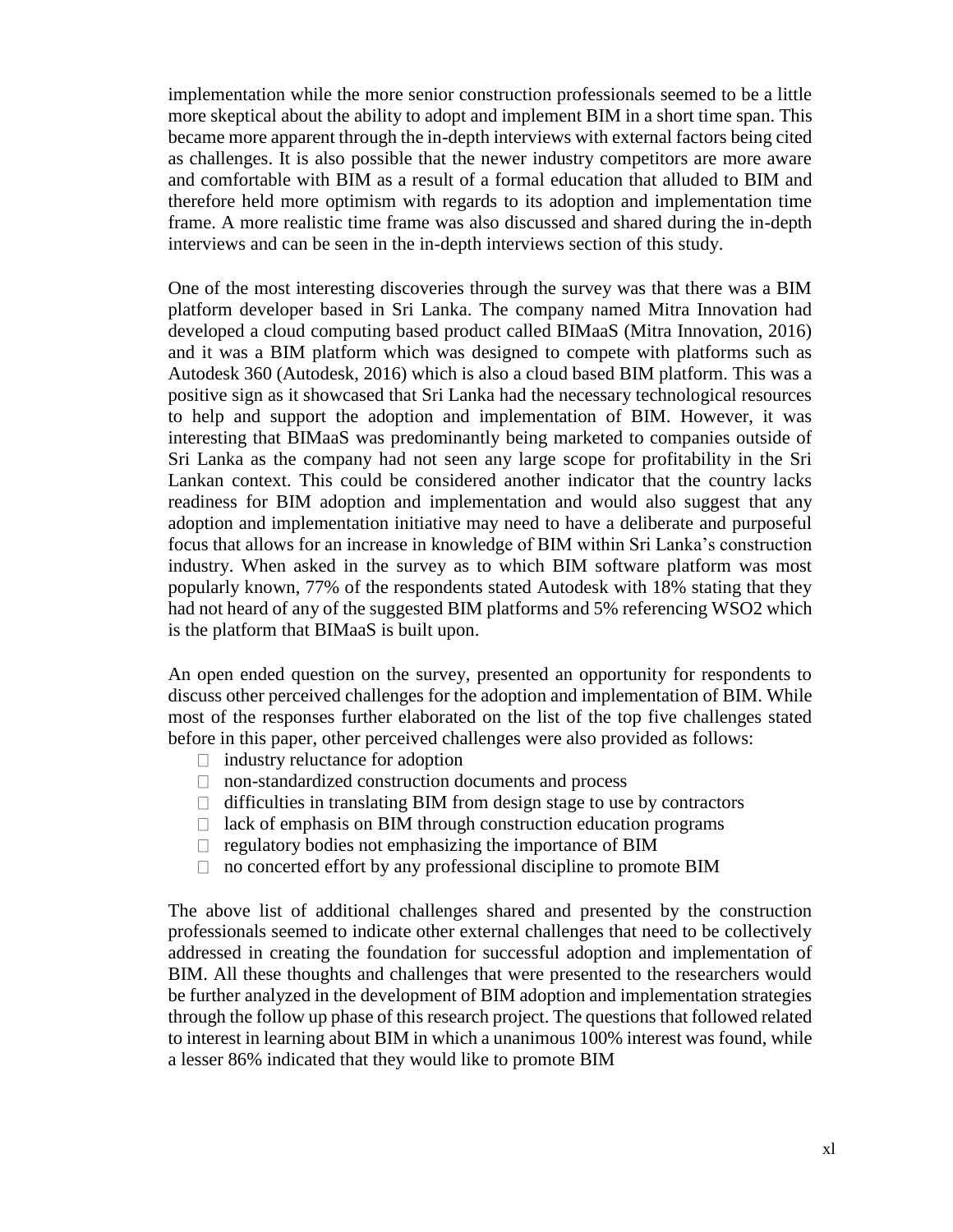to their stakeholders through their professional offerings, and 13% declared that they are not yet ready to promote BIM adoption through their professional practices. The survey yielded a lot of useful information that gave researchers a good understanding of the Sri Lankan construction industries current positioning in terms of BIM adoption and implementation and was further reinforced with data collected through the qualitative data as discussed in the following section of this paper.

#### **4.2 Interviews with senior construction professionals (qualitative analysis)**

Interviews were conducted with senior professionals who represented the architecture, quantity surveyor and project management fields. These interviews were arranged with the help of senior management from Dwellco Developments (Pvt) Ltd, a reputable residential and commercial construction company in Sri Lanka. The interviews reinforced many of the challenges that have been stated above but provided a new view point and perspective on some of these challenges bringing a deeper understanding about why some of these were considered challenges and also led to some discussions on what strategies may be employed in order to effectively address these challenges for a more streamlined adoption and implementation of BIM. "Compatibility and adoption within the existing framework of the Sri Lankan construction industry is a concern specially in terms of the individual professional disciplines and if the accuracy of the model is low it would almost be like garbage-in and garbage-out"(Widyalankara, personal communication, 2016).

Architect Widyalankara, expressed serious concern over the potential productivity and project challenges that may be faced during an introductory period where modeling accuracy may be low. He also expressed excitement and was very optimistic about its adoption as long as it was approached with proper planning and implementation strategies and also indicated the importance of stressing the more comprehensive benefits of implementing BIM when trying to promote its adoption, especially with rising software costs concerning the architect and design community. This interview also led to further discussion and a presentation to a group of his architecture students at the Colombo School of Architecture (CSA) on the topic of BIM, with it being a potential first step of exploring greater promotion of BIM amongst the design community which would be further explored during second phase of this research project. A second interview was conducted with Mr. Aponso, a prominent quantity surveyor who discussed how the quantity surveying professional body called Institute of Quantity Surveyors of Sri Lanka (IQSSL) has been exposed to BIM through organizations such as the Pacific Association of Quantity Surveyors (PAQS) and stated that he had observed Singapore to have taken large strides in the push for BIM adoption and implementation. "The mindset of senior construction professionals in Sri Lanka will be harder to change at this stage and a more determined effort should be made in engaging the young construction professionals through their academic programs to pioneer this, and I feel it would be the best and most effective means of promoting the adoption and implementation of BIM in Sri Lanka"

(Aponso, personal communication, 2016). Mr. Aponso also stated that it is important to be aware of the need to ensure that the challenges between greater information management and actually getting the job done should not be forgotten in the process of exploring BIM adoption as construction is not just about planning and managing as it is a very involved process and also requires a lot of planning and performance. These thoughts expressed by Mr. Aponso are very beneficial to this study as this caution in how BIM may be understood by the industry needs to be strategically responded to in any implementation and adoption plans. The idea of productivity losses and total dependence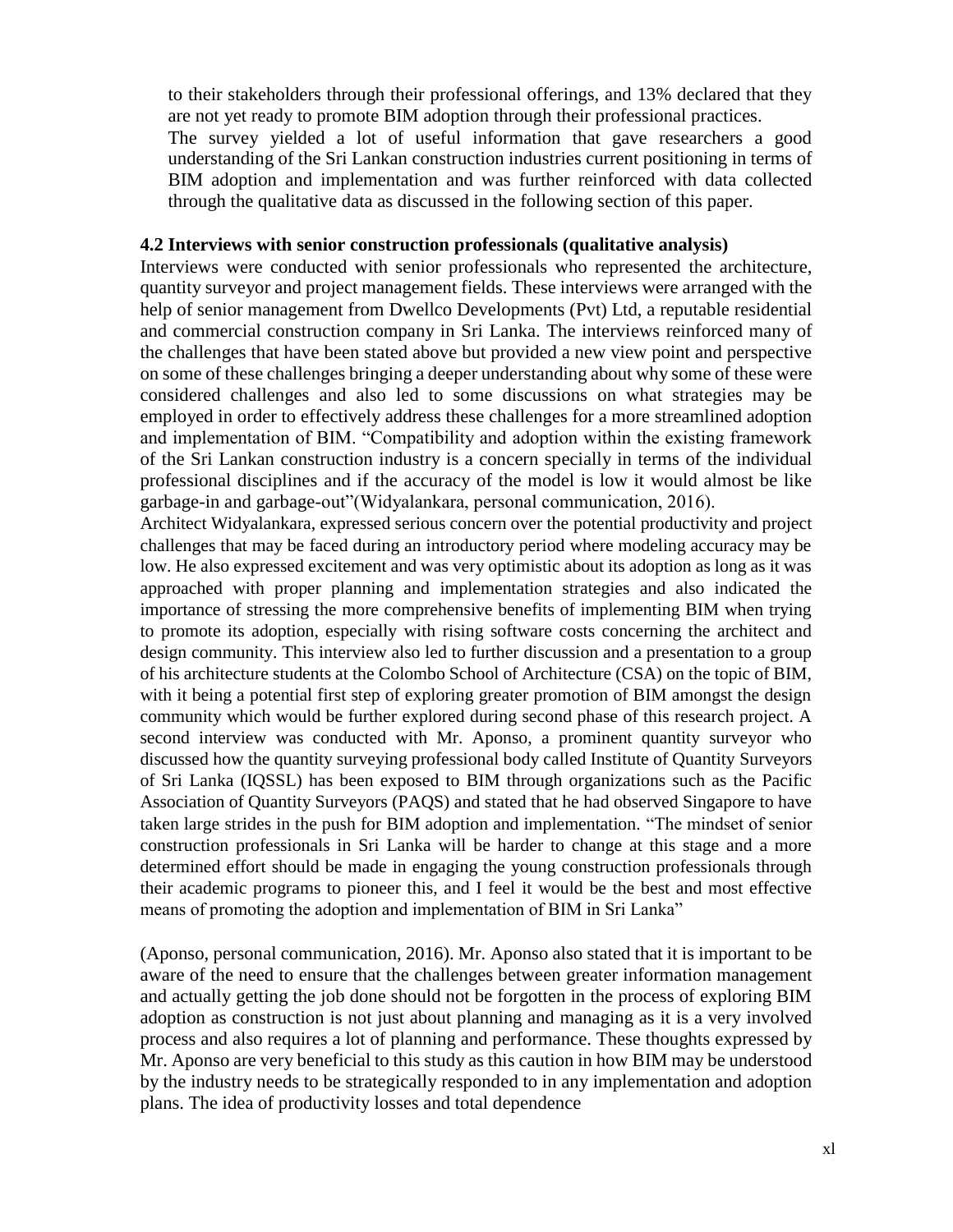on process as opposed to the management and successful completion of tasks seemed to be a big concern which if not managed effectively could discredit the benefits of BIM to the construction industry of Sri Lanka. The final interview to be highlighted in the qualitative analysis is with one of Sri Lanka's most prominent and accomplished construction professionals, Professor Chitra Wedikkara. The interview with Professor Wedikkara brought about new insight to this study as she herself is involved with education programs at the Colombo School of Construction Technology (CSCT) along with her professional engagements as a chartered architect, chartered quantity surveyor and a project manager. She informed that BIM is being introduced to students through the courses taught at the institution and also expressed that it will take some time before BIM can be widely adopted in Sri Lanka. "Keep in mind that Sri Lanka was a state at war for

30 years and therefore the construction industry had limitations on its growth potentials with the use and engagement of technologies; now there is an opportunity to grow, so we must allow time for the industry itself to grow and allow for these technologies to be used more effectively" (Wedikkara, personal communication, 2016). This statement in itself shed light on the state of the Sri Lankan construction industry and how a seemingly external factor had a significant negative impact on the entire industry as a whole. This also proved valuable insight to better grasp and understand some of the reasons for why professionals were skeptical to consider some of the technologies and processes in the local construction industry. This is because the industry was focused on survival during the long periods of civil war and did not have as much opportunity to grow through scale of projects and funding was not available and as a result traits of industry complacency would have settled in. She also mentioned she does not believe that any entity in Sri Lanka understands or it is currently using the total scope of BIM and reinforced the idea that it would definitely come to Sri Lanka but that it would need to follow a process of introduction which would need to be a culmination of combined factors such as education and industry preparation. Professor Wedikkara is also actively involved with multiple projects in Sri Lanka which have large foreign general contractors. She stated that even they were not using the full extent of BIM in Sri Lanka as there was no partner group in Sri Lanka able to cater to BIM needs on projects, BIM was being used in a very minimal scale and mostly in a visualization context and not much in terms of project and resources management.

The interviews complemented qualitatively the quantitative findings, as this approach generated new information and reinforced data collected through the survey. The quantitative survey was reassured in terms of the consistency and validity of the data gathered. This mixed strategy gave access to review multiple thoughts and ideas of stakeholders in the Sri Lankan construction industry to develop a better direction for potential BIM adoption and implementation strategies which are discussed in the next section.

### **5. Recommendations for further research in phase two**

Coming into this research project, there were a few outline options considered as potential strategies that should be structured, explored and tested for the successful adoption and implementation of BIM in Sri Lanka. However, the research and study brought into researchers' attention the need of a more comprehensive approach in order to formulate the best strategies for the adoption and implementation of BIM.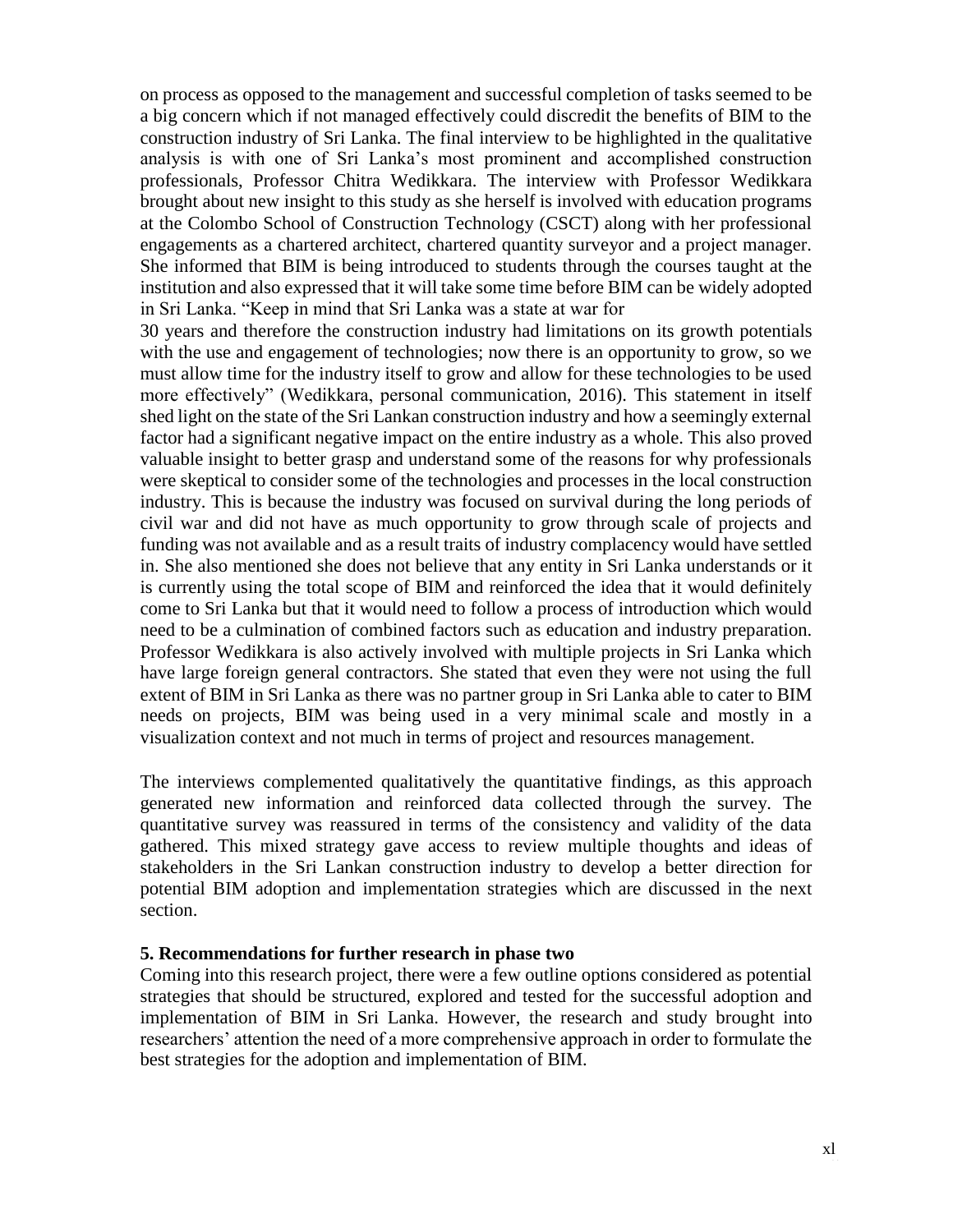Based on the study conducted and on the researchers' findings, it is strongly recommended to conduct a PEST (Political, Economic, Social and Technological) analysis of the external environment in Sri Lanka prior to approaching the next phase, so there is more data about the existing external conditions. This will also allow for the adoption and implementation strategy to take a more strategic approach as a whole. Once a PEST analysis has been conducted and the findings taken into consideration, the researchers would then need to address the findings on the research data available through both survey data collection and the in-depth interviews; there are five potential components that the researchers suggest should be explored in greater detail in phase two of this project. The five potential components are as follows:

- $\Box$  BIM training and education
	- o This component is recommended through the findings in the research, which cited training and education as a critical need
- □ Sri Lanka BIM forum
	- o This component was developed through in-depth interviews and recommendations by the researcher to industry professionals; this would be in the hope of increasing the conversations/project experiences on BIM
- $\Box$  Selective and strategic adoption
	- o Follow-up to the above two recommendations as the scope of understanding about BIM and its potential would need to be first promoted, before pitching selective and strategic adoption
- $\Box$  Strategic partnerships
	- o Partnerships with industry professionals, BIM platform development companies and educational institutions
- $\Box$  Trial business model
	- o Explore the potential through operating a trial business and evaluate the interest and success of a BIM service provision from a company that is designed to provide BIM services

# **6. Conclusions**

The researchers would like to state this diagnosis phase was successful as there was significant value in the data collected and it has been compiled and studied to formulate a background for future research that could result in effective studies for the general and useful adoption and implementation strategies in the Sri Lankan construction industry moving forward. Among the key findings of this study are the following:

- 1. It is important to reflect on the lessons learned about the responsiveness of professionals, and with this understanding, it may be necessary to evaluate effective strategies of increasing the engagement and responsiveness of industry professionals, so that researchers have better data availability when approaching future studies and the second phase of this project in developing a prescription and solutions for effective BIM adoption and implementation
- 2. The Industry as a whole may not yet be at a point of maturity for BIM implementation and adoption. There is need for industry preparation and more education on BIM and its capabilities in order to ensure appropriate and effective adoption of BIM in Sri Lanka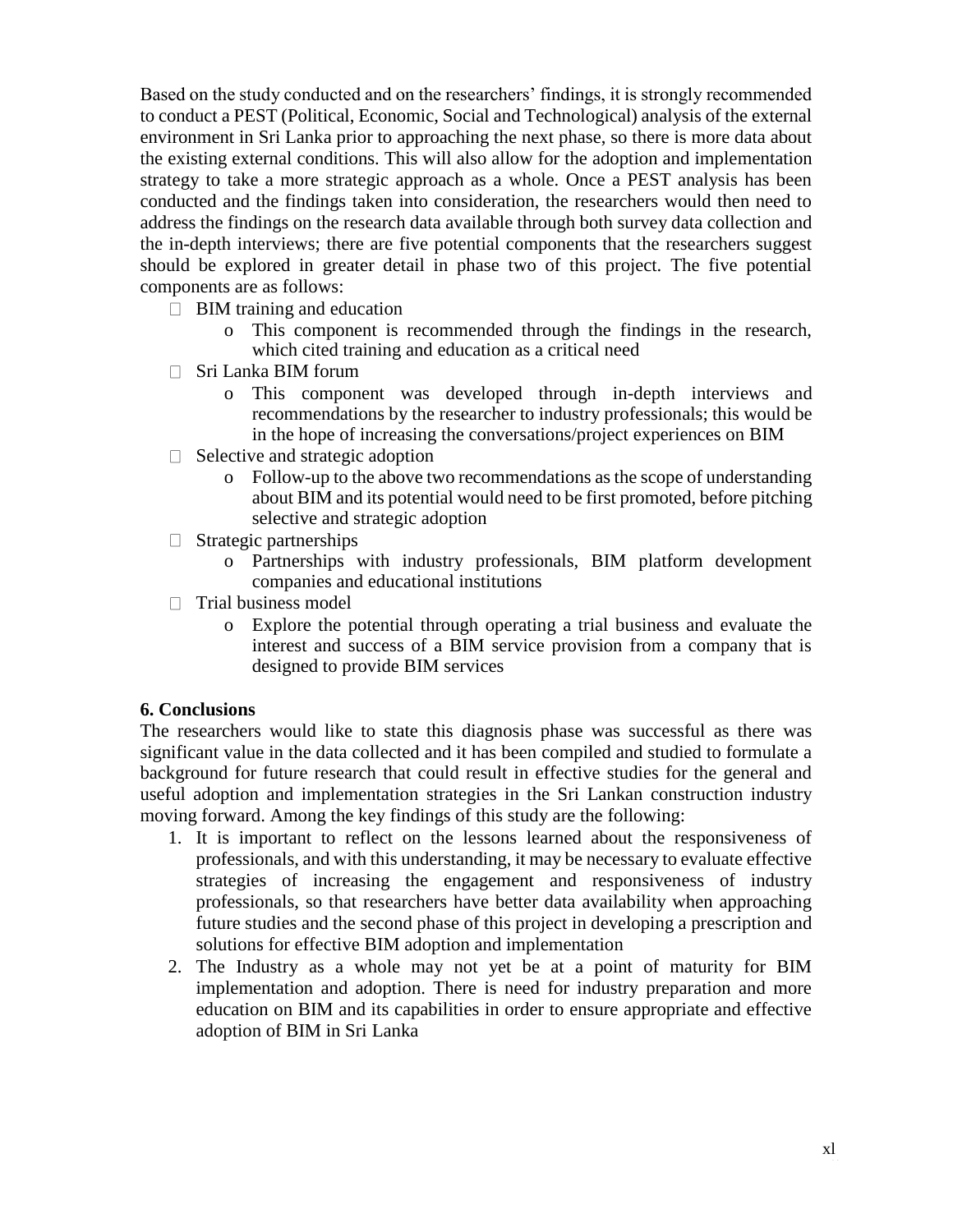- 3. The research analysis showed a deep interest in BIM, a significant readiness for the learning of BIM and also revealed that the AEC community would need to be engaged in effectively promoting BIM
- 4. The fact that external factors, such as a Civil War and its effects on the Sri Lankan Construction industry, may suggest industry and market environment analysis such as PEST analysis should be conducted for added information and perspective when developing BIM adoption and implementation strategies

It is important to understand the above findings and the perspectives of industry practitioners' in the Sri Lankan construction industry when formulating the approach and strategies that would need to be employed. Based on the survey responses and the qualitative consultations with construction professionals in Sri Lanka, it could be concluded that based on the existing understanding of BIM and the professionals expressions of challenges and concerns, the timeline of 6- 8 years could be estimated in order to allow this industry to experience growth to cater for implementation. Also this timeframe will allow enough accumulation of knowledge for professionals to be trained and made confident in the adoption and implementation of BIM. Some observations that have surfaced, and also as a result can be noted as concern for the Sri Lankan construction industry, is that efforts would need to be made to engage the Sri Lankan construction professionals to pick up the pace in engaging ideas and discussions revolving around BIM, in order to ensure that the local professionals are not made obsolete by the growth of BIM adoption and also the entrance of foreign contractors and consultants to the Sri Lankan market. If the industry does not supply professionals who are equipped to cater the demand and expectation of construction professional in terms of the knowledge and use of BIM, local professionals may begin to see an increase of importing construction professional and as a result reduced work and profitability for local practitioners and businesses. This study is of noteworthy value to the construction professionals of Sri Lanka and may be used as preliminary groundwork for BIM adoption and implementation in the country's construction industry.

# **7. References**

AGC of America, A. G. (n.d.). *Contractors Guide to BIM - Edition 1.*

Autodesk. (2013). *BIM Interoperability*. Retrieved from Autodesk Cimmitment to interoperability: http://www.autodesk.com/campaigns/interoperability

Autodesk. (2016). *BIM Solutions Overview*. Retrieved from Autodesk BIM Overview: http://www.autodesk.com/solutions/bim/overview

Autodesk. (2016). *Product - BIM 360*. Retrieved from Autodesk BIM 360: http://www.autodesk.com/products/bim-360/overview

Mitra Innovation. (2016). *BIMaaS*. Retrieved from Mitra Innovations: http://mitrai.com/bimasaservice/

Mr.Aponso. (2016, January 5). Managing Director of Savisevana Construction. (D. John, Interviewer)

RICS - Amity University. (2014). *State of BIM adoption and outlook in India.* RICS School of Built Environment.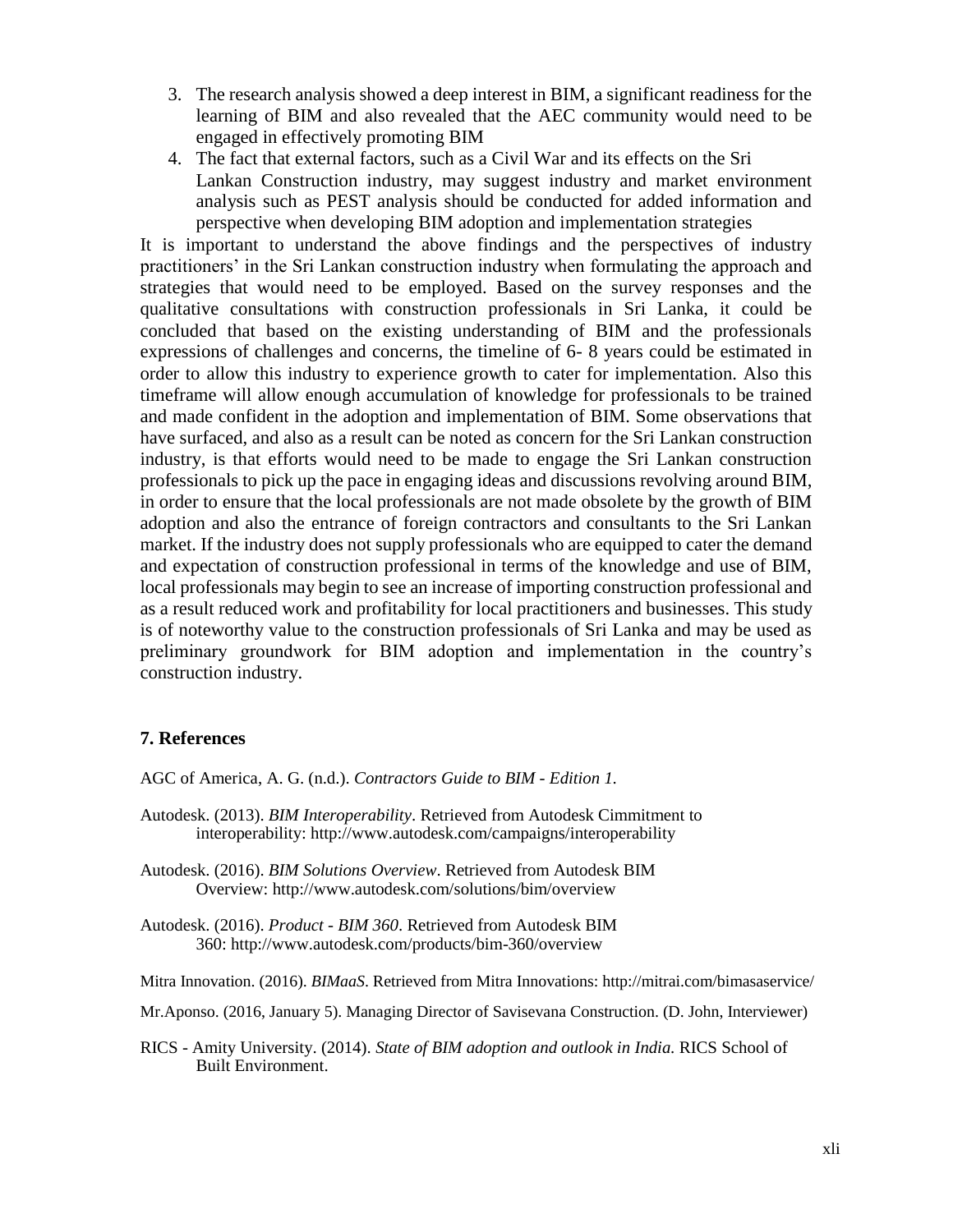Wedikkara, P. C. (2016, January 6). Chartered Architect, Chartered Quantity Surveyor and Project Manager. (D. John, Interviewer)

Widyalankara, A. R. (2016, January 5). President CAA. (D. John, Interviewer)

## **8. Appendix**

#### **Survey Questions**

- $\Box$  What is your professional affiliation within the Construction Industry of Sri Lanka?
- $\Box$  How many years have you worked in the Construction industry?
- $\Box$  Have you heard of Building Information Modeling (BIM) before?
- $\Box$  Have you had any direct experience with Building Information Modeling (BIM)?
- $\Box$  If you have used Building Information Modeling (BIM) on a Sri Lankan construction project, what type of project was it?
- $\Box$  What do you feel is the biggest challenge (current) for Building Information Modeling (BIM) implementation / increased implementation in Sri Lanka
- $\Box$  What do you feel is the second biggest challenge (current) for Building Information Modeling (BIM) implementation / increased implementation in Sri Lanka
- $\Box$  What do you feel is the third biggest challenge (current) for Building Information Modeling (BIM) implementation / increased implementation in Sri Lanka
- $\Box$  What professional discipline do you feel could have the most positive impact in the Sri Lankan Construction Industry, if Building Information Modeling (BIM) were to be more widely used
- $\Box$  BIM will be a crucial component of the Sri Lankan construction industry in
- $\Box$  Have you heard of any Building Information Modeling (BIM) solution providers (BIM specialists, BIM Planners, BIM / Software trainers) in Sri Lanka?
- $\Box$  Have you heard of any one of the following software platforms, and if so, which one have you heard of the most?
- $\Box$  Please state what are the perceived challenges of Building Information Modeling (BIM) implementation / increased implementation in Sri Lanka
- $\Box$  Please state how BIM can be best utilized on your construction projects
- $\Box$  Please state your professional affiliation (Note please do not abbreviate, list out entire name of affiliated organization) Example: Sri Lanka Institute of Architects as opposed to SLIA
- $\Box$  What is the name of your professional practice / Company and what is your title?
- $\Box$  Please list the software you currently use in your professional practice / Company Example: AutoCAD, Revit, Excel, BlueBeam, PlanSwift, PlanGrid etc.
- $\Box$  Have you used a mobile device / tablet PC for any of your projects?